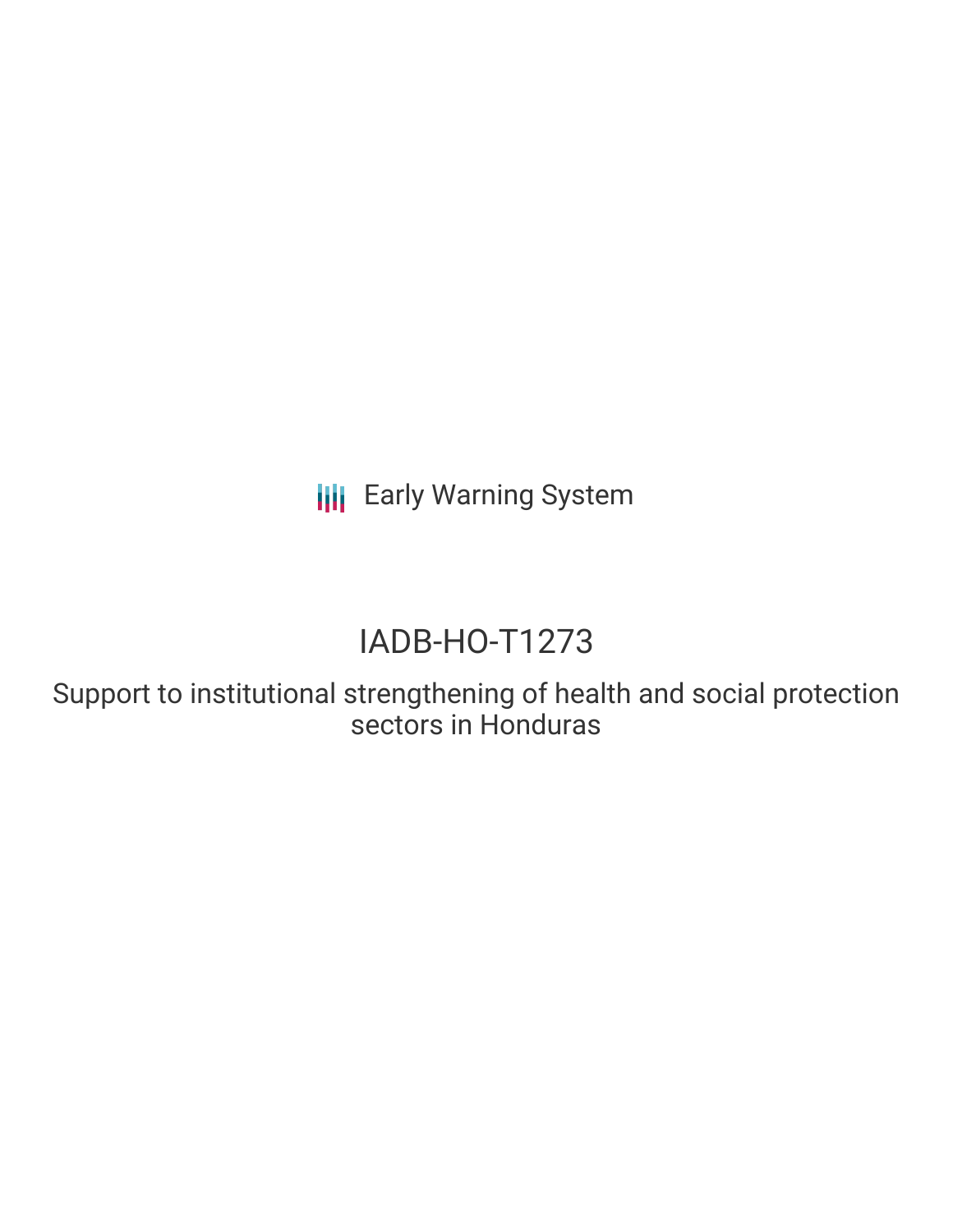

#### **Quick Facts**

| <b>Countries</b>               | Honduras                               |
|--------------------------------|----------------------------------------|
| <b>Financial Institutions</b>  | Inter-American Development Bank (IADB) |
| <b>Status</b>                  | Active                                 |
| <b>Bank Risk Rating</b>        | C                                      |
| <b>Voting Date</b>             | 2017-06-29                             |
| <b>Sectors</b>                 | <b>Technical Cooperation</b>           |
| <b>Investment Type(s)</b>      | Grant                                  |
| <b>Investment Amount (USD)</b> | $$0.15$ million                        |
| <b>Project Cost (USD)</b>      | $$0.15$ million                        |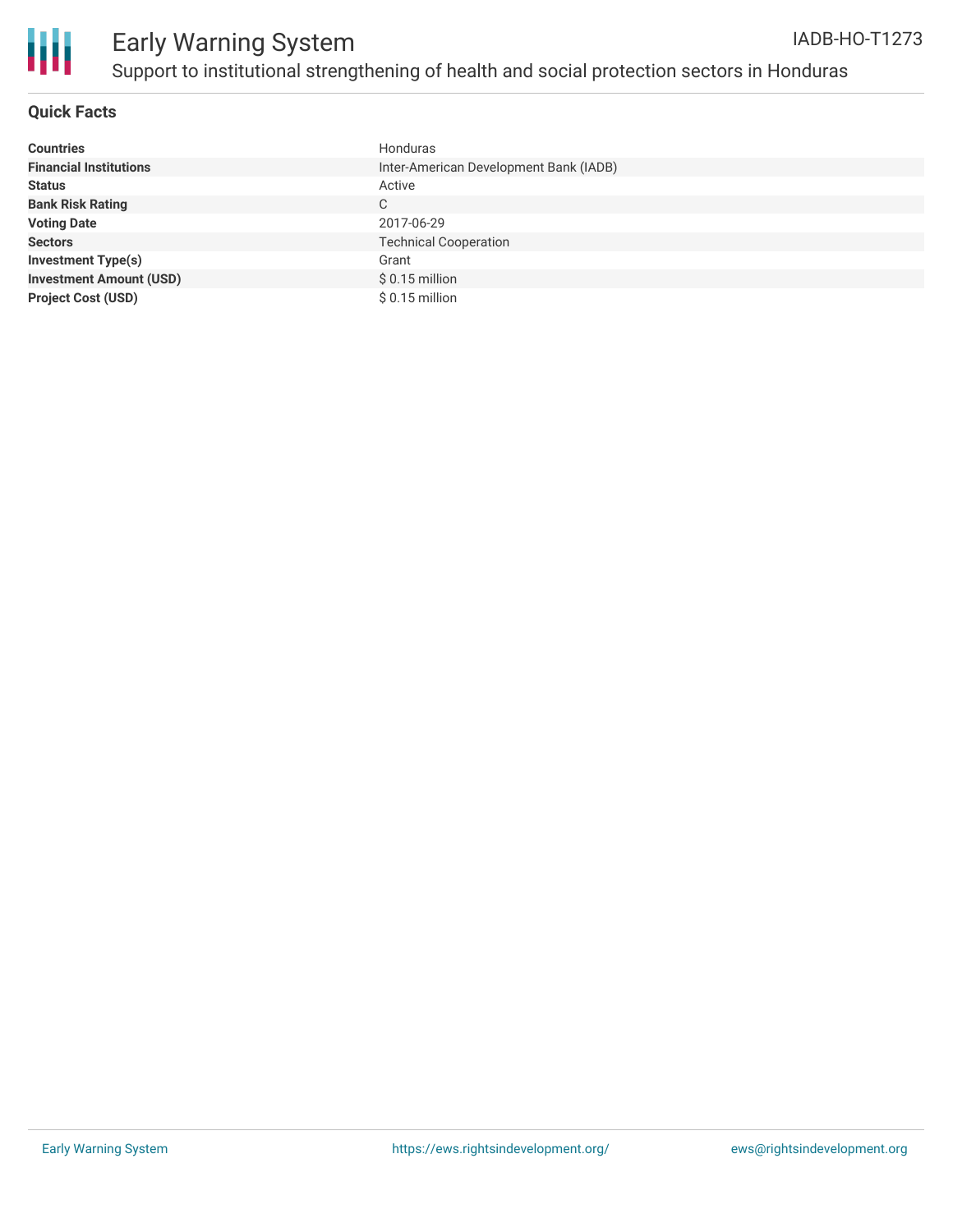



## Early Warning System Support to institutional strengthening of health and social protection sectors in Honduras

#### **Project Description**

From the IDB: "The strategic objective is to provide institutional strengthening of the Ministry of Health and the SSIS order to achieve the coordination of health services with the BVM and to achieve its financial sustainability."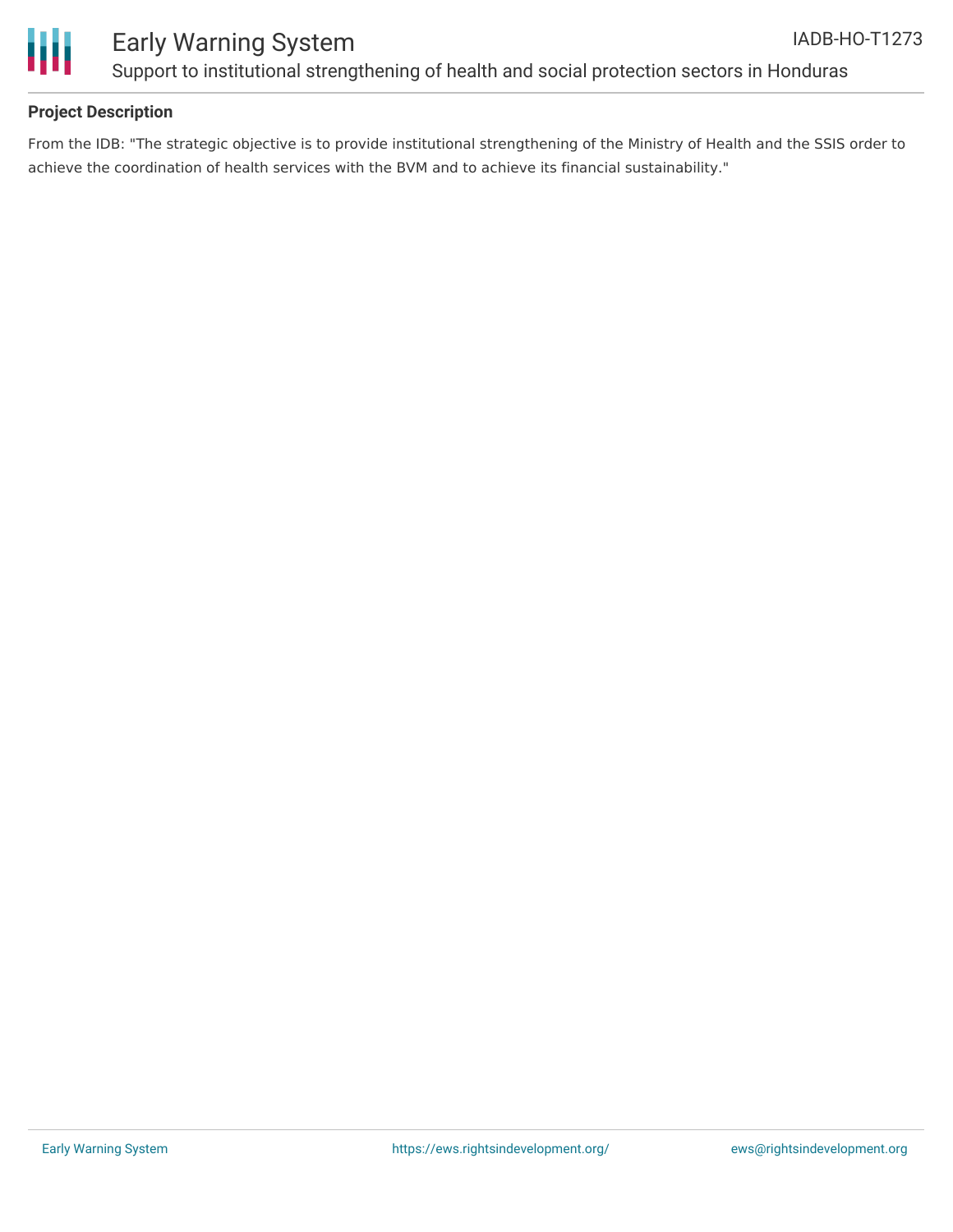

#### Early Warning System Support to institutional strengthening of health and social protection sectors in Honduras IADB-HO-T1273

#### **Investment Description**

• Inter-American Development Bank (IADB)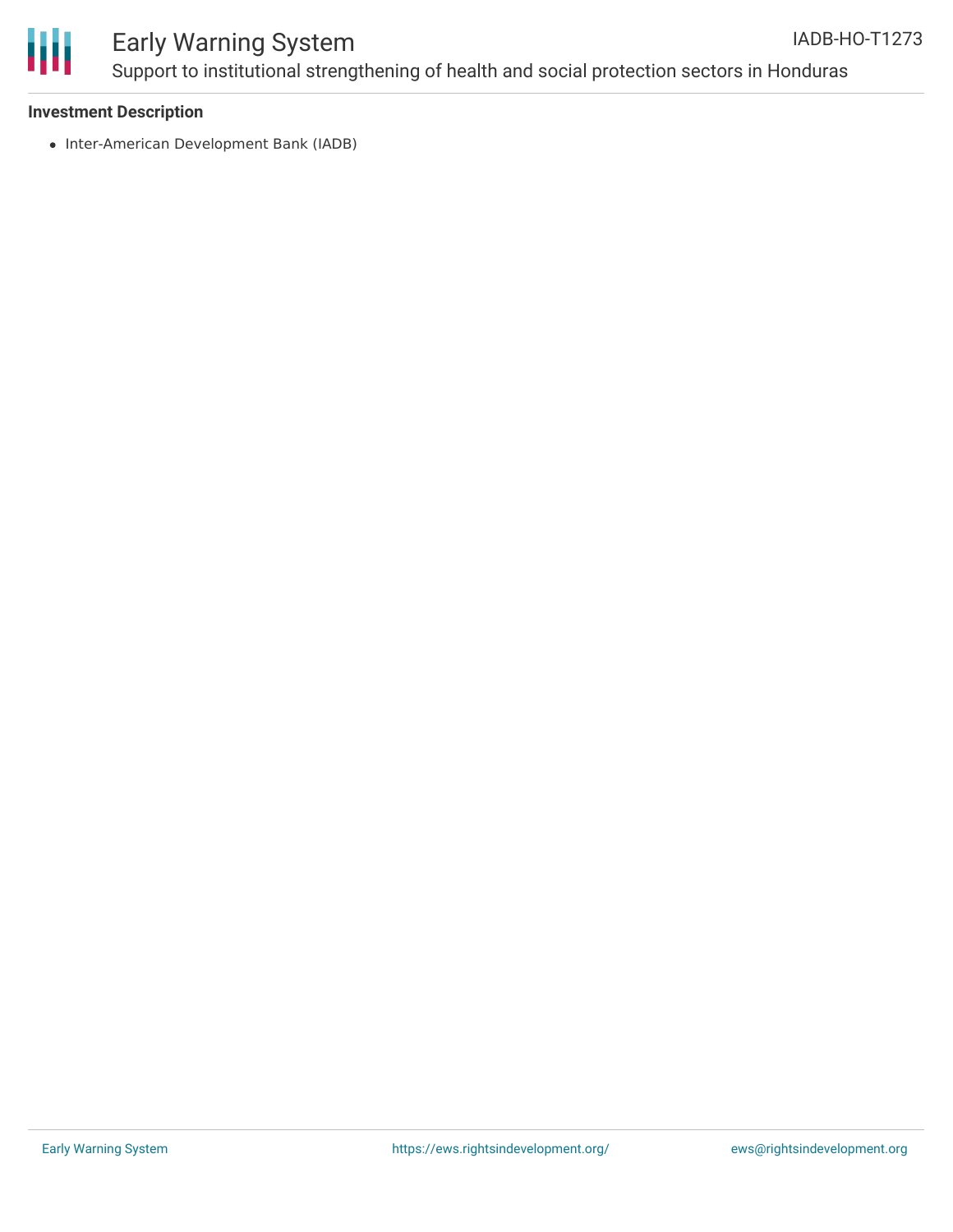## **Contact Information**

### ACCOUNTABILITY MECHANISM OF IADB

The Independent Consultation and Investigation Mechanism (MICI) is the independent complaint mechanism and fact-finding body for people who have been or are likely to be adversely affected by an Inter-American Development Bank (IDB) or Inter-American Investment Corporation (IIC)-funded project. If you submit a complaint to MICI, they may assist you in addressing the problems you raised through a dispute-resolution process with those implementing the project and/or through an investigation to assess whether the IDB or IIC is following its own policies for preventing or mitigating harm to people or the environment. You can submit a complaint by sending an email to MICI@iadb.org. You can learn more about the MICI and how to file a complaint at http://www.iadb.org/en/mici/mici,1752.html (in English) or http://www.iadb.org/es/mici/mici,1752.html (Spanish).